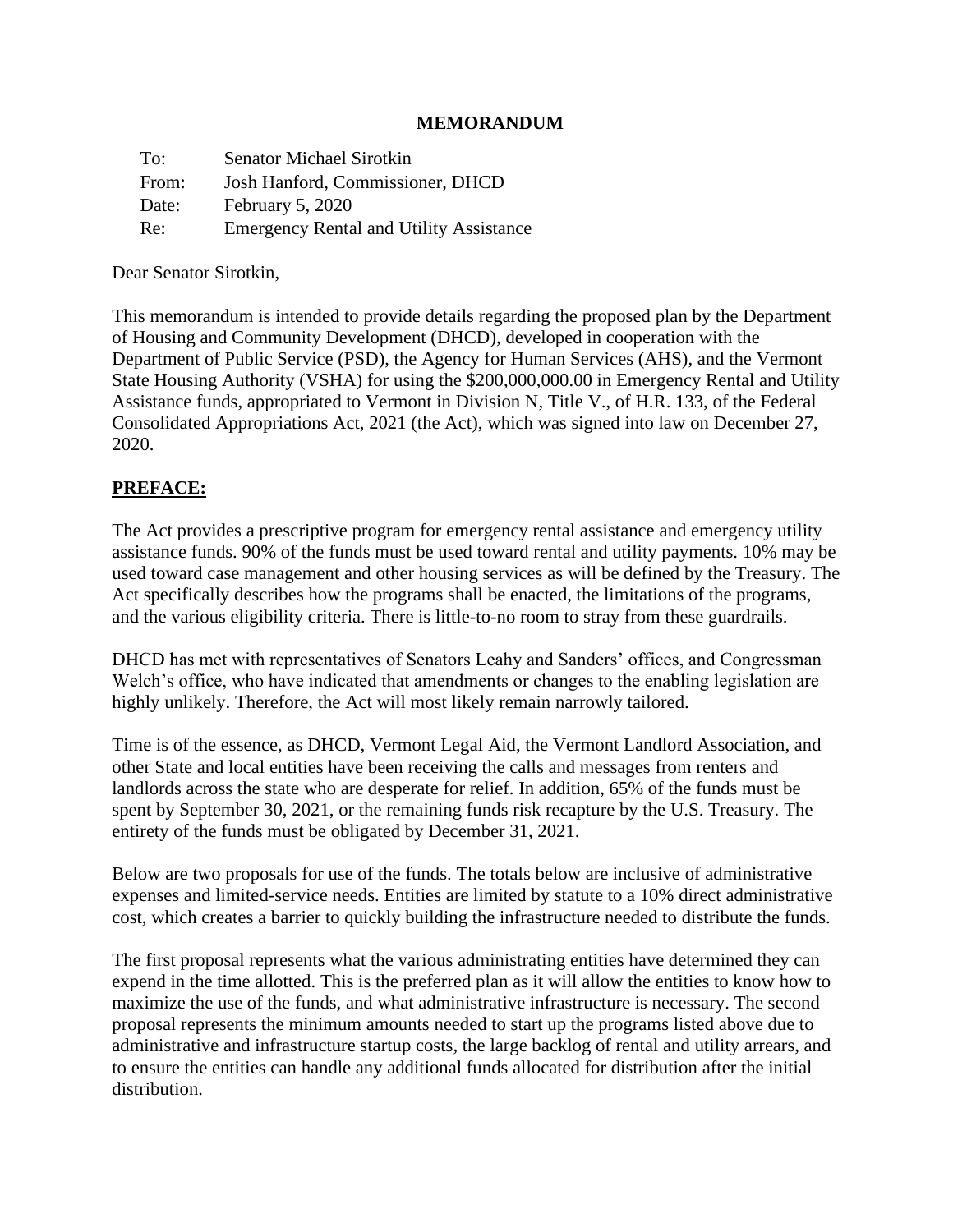## **PREFERRED DISTRIBUTION PROPOSAL:**

\$110,000,000.00 to AOA to grant to the Vermont State Housing Authority (VSHA) to implement a modified version of their existing Rental Housing Stabilization Program (RHSP). This program will be implemented via an MOA between AOA, VSHA, and DHCD. Because the Act allows for forward payment of rent, VSHA projects that it can expend the entirety of this allocation by the end of the year. There are approximately 76,000 renter households in Vermont. Approximately 49,000 of those renter households (60%) meet the initial statutory requirement of being at or below 80% AMI and may be eligible for assistance.

\$16,000,000.00 to PSD to implement a modified version of their existing utility assistance program. PSD's prior utility assistance program was successful, and they are aware of a minimum of nearly \$16,000,000 in arrears currently. The total amount of necessary funds could grow as the year progresses.

\$30,000,000.00 to AHS to assist homeless individuals, those exiting homelessness, and implement other such programming as becomes allowable under federal guidance.

\$18,000,000.00 to DHCD for "other housing services" as defined by the Act, which pending Treasury Guidance, may include tenant and landlord counseling and mediation services such as those administered by Vermont Legal Aid, and the Vermont Landlord's Association, and to other case management programs which may become viable upon further guidance from the U.S. Treasury.

\$26,000,00.00 to AOA to hold in reserve to allocate to programs in need of additional funds, and/or to programs which may become viable pursuant to evolving U.S. Treasury guidance.

# **MINIMUM STARTUP PROPOSAL:**

\$55,000,000 to AOA to grant to the VSHA. VSHA is working towards contracting with a company to provide software and personnel to run this drastically expanded program, which could cost several million dollars to startup and ensure ongoing constituent assistance. A lower startup amount than this could prevent VSHA from finding a contractor who could handle the total capacity necessary to expend the funds by the deadline.

\$8,000,000 to PSD. This represents approximately what PSD distributed in the prior program. As noted above, the current arrears exceed this amount. PSD will also need to bring on additional staff and potentially work with VSHA's contractor to streamline the application process, which will require additional startup cost.

\$15,000,000 to AHS. AHS would use these funds in part to hire two limited-service positions to administer services to homeless and at-risk individuals.

\$2,000,000 to DHCD to provide other housing services and wrap-around support services through the Vermont Landlord Association and Vermont Legal Aid. DHCD will use these funds to hire a limited-service position to track and manage the relief effort, and to help the VLAs